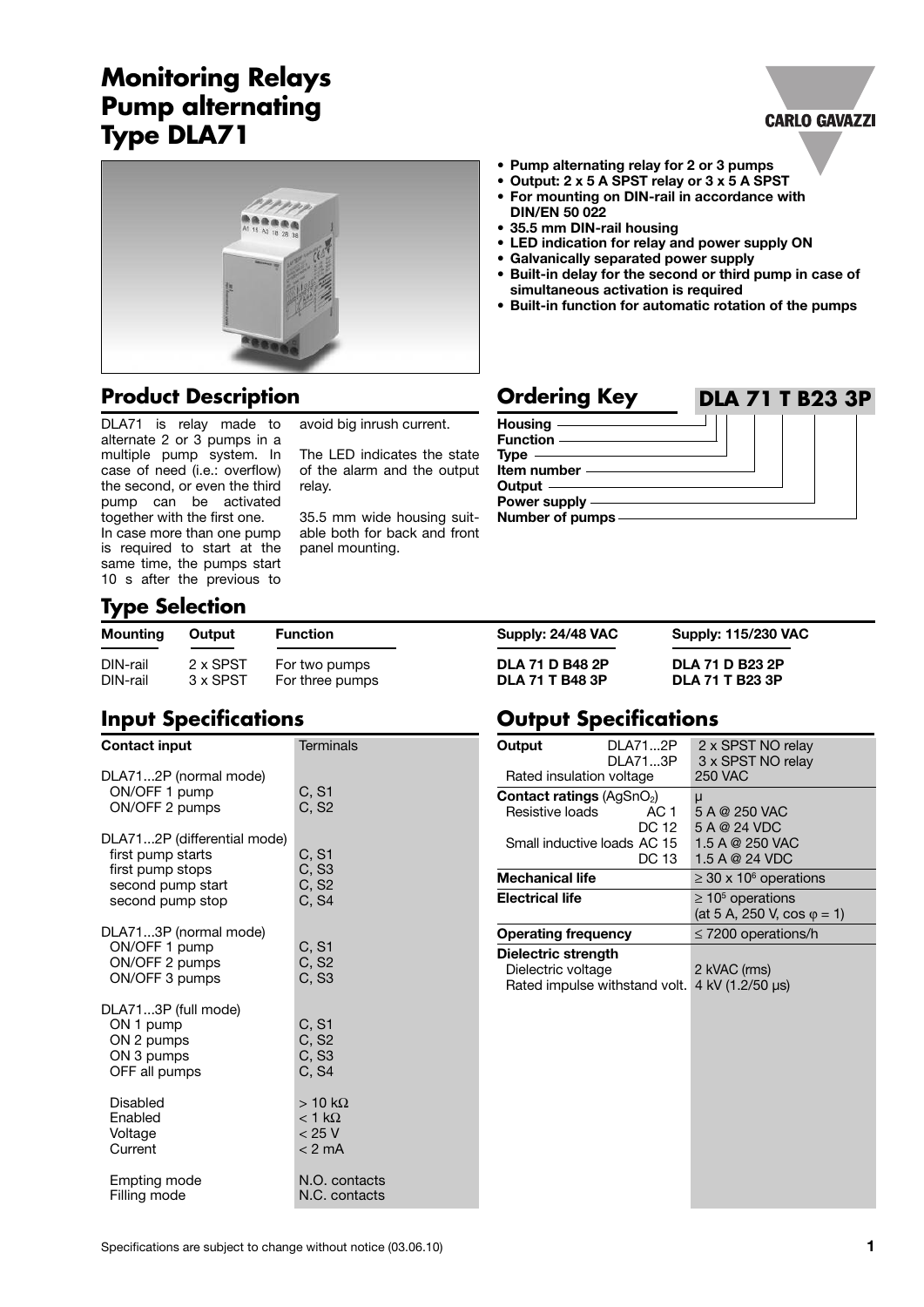

### **Supply Specifications**

| Power supply<br>Rated operational voltage<br>through terminals:<br>A1, A2 or A3, A2 | Overvoltage cat. III<br>(IEC 60664, IEC 60038) |  |  |  |  |
|-------------------------------------------------------------------------------------|------------------------------------------------|--|--|--|--|
| B48:                                                                                | $24/48$ VAC $\pm$ 15%                          |  |  |  |  |
|                                                                                     | 45 to 65 Hz, insulated                         |  |  |  |  |
| B23:                                                                                | 115/230 VAC $\pm$ 15%                          |  |  |  |  |
|                                                                                     | 45 to 65 Hz, insulated                         |  |  |  |  |
| Dielectric voltage                                                                  |                                                |  |  |  |  |
| Supply to input                                                                     | 4 kV (1.2/50 µs)                               |  |  |  |  |
| Supply to output                                                                    | 4 kV (1.2/50 µs)                               |  |  |  |  |
| Input to output                                                                     | 4 kV (1.2/50 µs)                               |  |  |  |  |
| Rated operational power                                                             |                                                |  |  |  |  |
| AC.                                                                                 | 3 VA                                           |  |  |  |  |

### **General Specifications**

| <b>Reaction time</b>                                            |                 |
|-----------------------------------------------------------------|-----------------|
| Closing input                                                   | $< 100$ ms      |
| Opening input                                                   | $< 100$ ms      |
| Minimum delay to activate                                       |                 |
| the rescue pumps                                                | 10 <sub>s</sub> |
| <b>Continous working time to</b><br>activate the rotation pumps | 6 h $\pm$ 10%   |

### **General Specifications (cont.)**

| <b>Indication for</b>                                                                                          |                                                                                                          |  |  |  |  |
|----------------------------------------------------------------------------------------------------------------|----------------------------------------------------------------------------------------------------------|--|--|--|--|
| Power supply ON<br>One Pump ON<br>Two Pumps ON<br>Three Pumps ON(DLA713P)                                      | LED, green, steady<br>as above, flashing 1 Hz<br>as above, flashing 2 Hz<br>as above, flashing 3 Hz      |  |  |  |  |
|                                                                                                                | Note: if more than one pump<br>is active, the indication refers<br>to the pump started last.             |  |  |  |  |
| First pump activated after<br>power up                                                                         | Random                                                                                                   |  |  |  |  |
| <b>Environment</b><br>Degree of protection<br>Pollution degree<br>Operating temperature<br>Storage temperature | (EN 60529)<br>IP 20<br>3<br>$-20$ to 60 $^{\circ}$ C, R.H. $<$ 95%<br>-30 to 80 $^{\circ}$ C, R.H. < 95% |  |  |  |  |
| <b>Housing</b><br>Dimensions<br>Material                                                                       | $35.5 \times 81 \times 67.2$ mm<br>PA66 or Noryl                                                         |  |  |  |  |
| Weight                                                                                                         | Approx. 135 g                                                                                            |  |  |  |  |
| <b>Screw terminals</b><br>Tightening torque                                                                    | Max. 0.5 Nm<br>acc. to IEC 60947                                                                         |  |  |  |  |
| <b>Product standard</b>                                                                                        | EN 60255-6                                                                                               |  |  |  |  |
| <b>Approvals</b>                                                                                               | UL. CSA                                                                                                  |  |  |  |  |
| <b>CE Marking</b>                                                                                              | L.V. Directive 2006/95/EC<br>EMC Directive 2004/108/EC                                                   |  |  |  |  |
| <b>EMC</b>                                                                                                     |                                                                                                          |  |  |  |  |
| Immunity                                                                                                       | According to EN 60255-26<br>According to EN 61000-6-2                                                    |  |  |  |  |
| Emissions                                                                                                      | According to EN 60255-26<br>According to EN 61000-6-3                                                    |  |  |  |  |

### **Mode of Operation**

DLA71 is made for pumping systems where 2 or 3 pumps are in parallel. It lets the pumps work alternatively, allowing more pumps to work togheter in case of need.

### **Example 1**

(emptying a basin, 2-pump system)

As soon as the liquid reaches switch S1 one pump starts. As soon as S1 switches back the pump stops. When switch S1 is activated again the other pump starts allowing uniform wear and tear of all the pumps. If switch S2 is activated both pumps start (2 pumps running at the same time). When S2 switches back the pump running since most time stops.

### **Example 2**

(emptying a basin, 2-pump system, differential mode) In this case the pumps are<br>separately started and started and stopped by the two pairs of switches S1, S2 and S3, S4. Appropriate positioning allows the pumps to work together in case of need.

#### **Note** (2-pump system)

If the system is continuously working with only one pump, after working for 6 hours, DLA71 stops the pump and the second one automatically starts.

This rotation is repeated every 6 hours of single and continuative work of a pump.

#### **Example 3**

(emptying a basin, 3-pump system, normal mode) The system works exactly as described in example 1 except that if switch S3 is reached three pumps work at the same time. When they switch back the pumps are turned off in sequence starting from the one running longer.

#### **Example 4**

(emptying a basin, 3-pump system, full mode)

As soon as the liquid reaches switch S1 one pump starts. When it drops below switch S4 it stops. If switch S1 is triggered again another pump starts. If switch S2 is activated a second pump starts (rescue function). If switch S3 is activated all the pumps operate. The only switch to stop all the pumps active at a certain time is S4.

**Note** (3-pump system) If the system is continuously working with only one pump, after working for 6 hours, DLA71 stops the pump and the second one automatically starts. If also the second pump works continuously alone for 6 hours, it is stopped and the third pump

is then started. If a couple of pumps is continuously working for 6 hours, the one running for more time stops and the free one starts.

This rotation is repeated every 6 hours of continuative work of a pump or a couple of pumps.

**Note** (2 and 3-pump systems)

In case the task is to fill a basin, all the switches are reversed in the basin itself.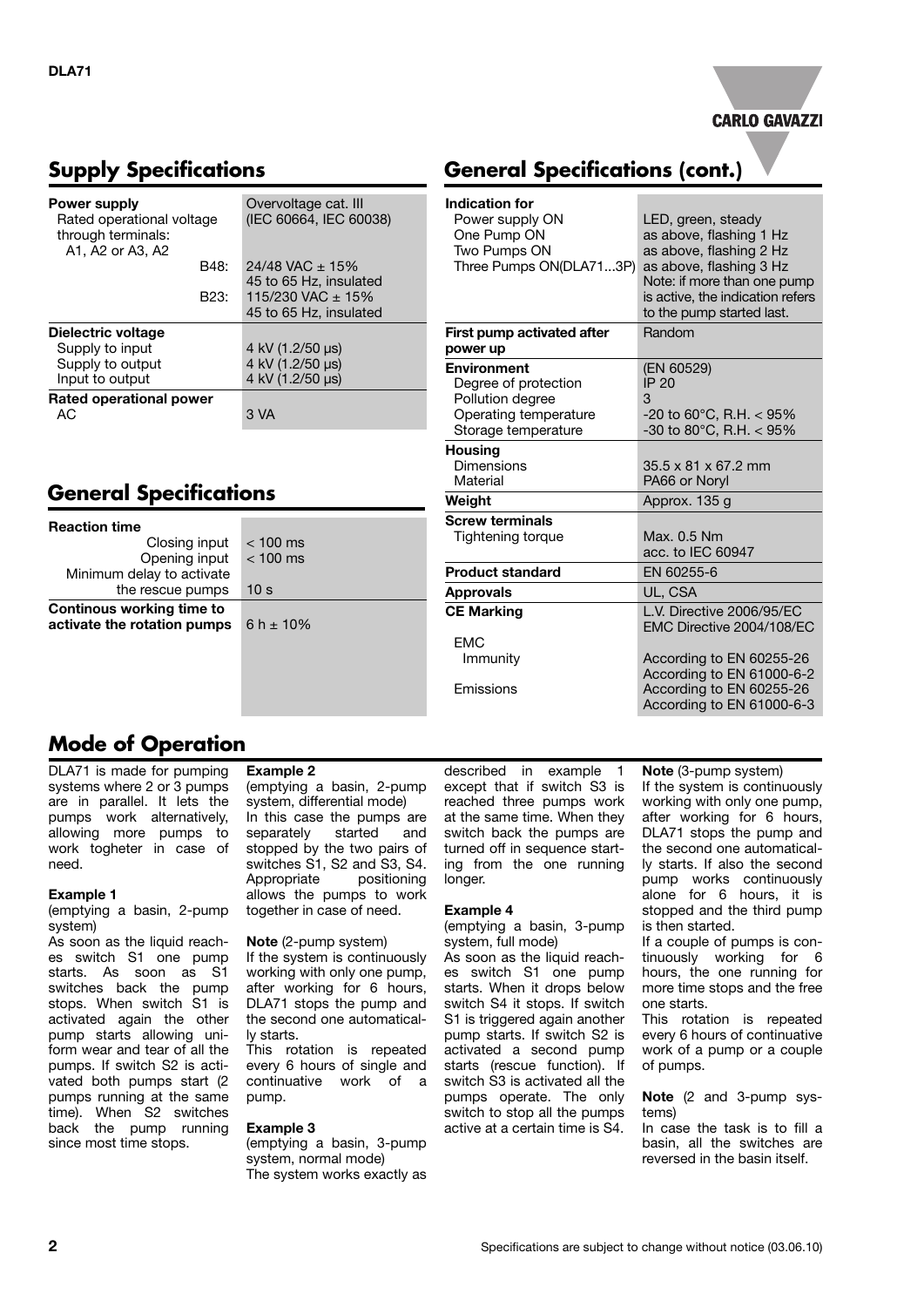### **CARLO GAVAZZI**

# **Operation Diagrams**





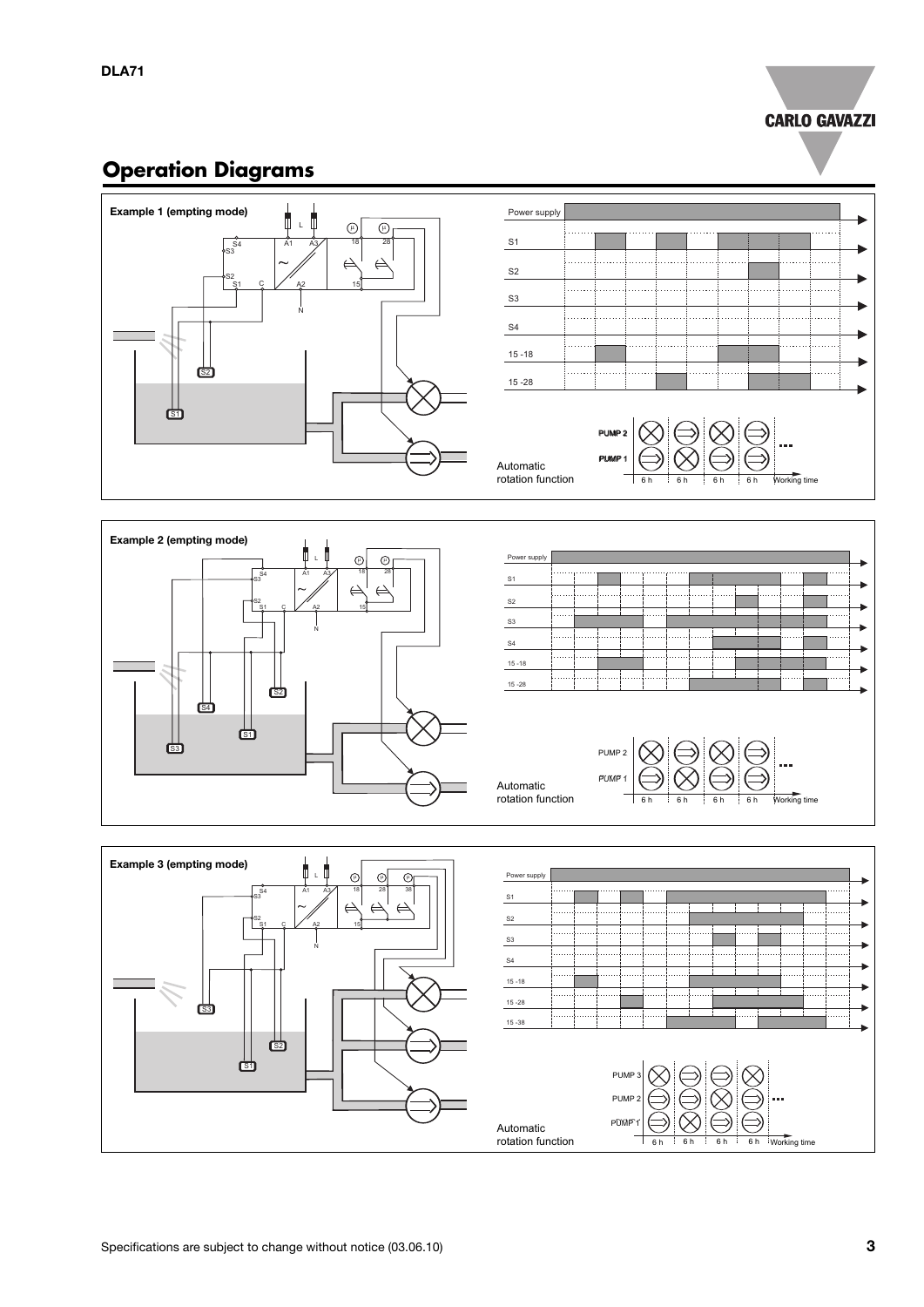

# **Operation Diagrams (cont.)**



# **Wiring Diagrams**